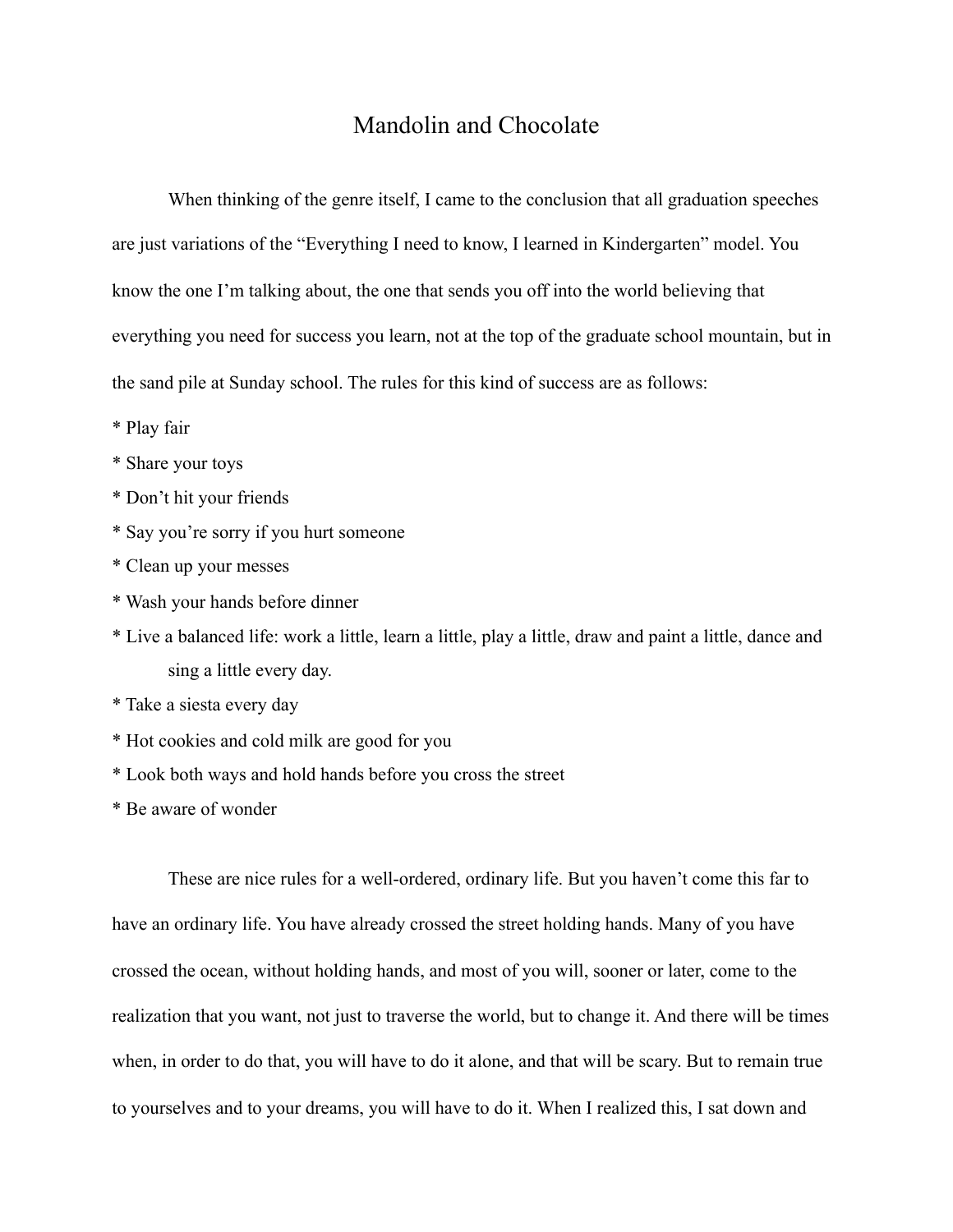tried to figure out what the rules would be, not for a clean, well-ordered life, but for an extraordinary life, and I came up with a decalogue. The 10 rules I'm going to give you will not guarantee you success in the usual sense of the word, but I promise you that if you live by these rules, you will have an extraordinary life.

1. Defy the gods. Defy the gods of the university. Defy the gods of the corporation. Defy the gods of your family. Defy the gods of your generation. Defy the gods of your culture. For it is only in defying convention and the need for approval and security that we can become ourselves and forge an individual life.

2. Be unreasonable. Reasonable people follow convention and maintain the status quo. Reasonable people follow the rules of Kindergarten 101. It is only unreasonable people who question the status quo. It is only by being unreasonable that you will be able to change the world.

3. Embrace risk and ambiguity. The only certainty of life is change itself. And, as intelligent men and women, you know that there isn't only one truth--that life itself is ambiguous.

4. Honor Eros. Honor your intuition and your instinct, your aliveness.

Remember that materialism, domination over others, the search for security, unquestioned tradition, insularity, fear, and all centripetal forces are anti-life; they are the arms of Thanatos. Ignore them and honor Eros, the life force.

5. Respect your imagination and exercise your creativity. Adopt an attitude of playfulness and wonder.

6. Embrace the other. Embrace your beloved, your friend, your neighbor, your co-worker. Embrace the foreigner and the stranger. See the divine in every person you meet, and treat